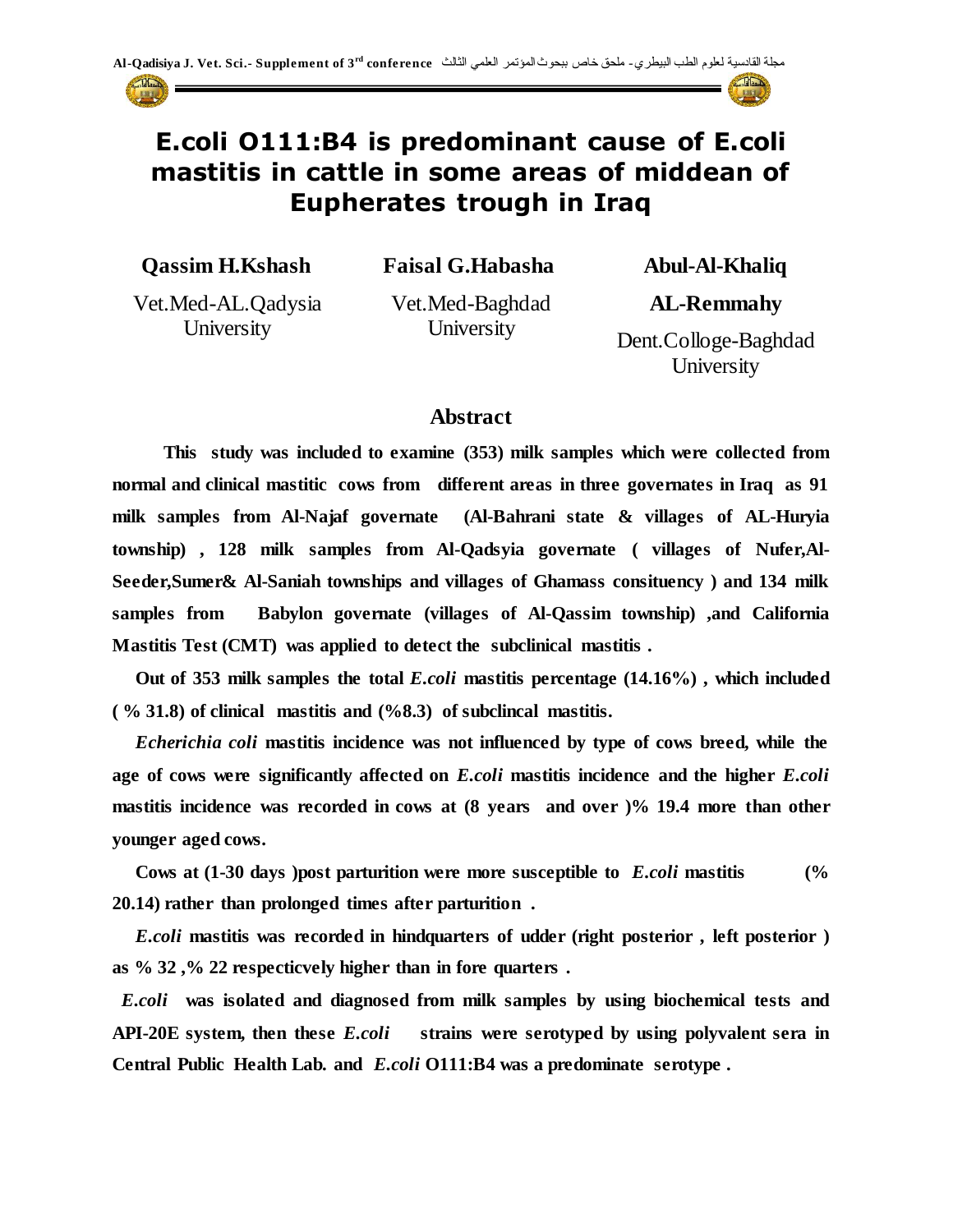

 All mammals were colonized by *Escherichia coli* ,generally at birth ,and these organisms became a permanent part of the normal microflora of the gastrointestinal tract, and certain *E.coli* strains have been associated with disease in both humans and animals (Natro & Kaper ,1998).

 Mastitis remains one of the greatest problems for the dairy industry ,it is not only responsible for sever financial losses to farmers but also represents a significant threat to cattle welfare (Bradley , 2002)

 Environmental mastitis caused by *Ecoli* has increased in many countries and herds at the same time as other contagious mastitis has been successfully controlled ,and the severity and outcome of *E.coli* mastitis can vary between cows in the same herd and in the same individual during different lactation stages(Peeler *et al* ., 2002) .

 *E.coli* mastitis remains one of the most costly disease in farm animal ,and this disease affected many high producing cows in dairy herds and may cause several cases of death per year in most sever cases with economic losses to the dairy industry (Bannerman *et al* .,2004) .

 Environmental mastitis caused by *E.coli* is difficult to control since the organisms are naturally found in the soil and surrounding area .

 In Iraq most of mastitis studies was occurred in Baghdad governate as Al-Falluji & Robesko (1973); Abdel Al-Noor *et al.*(1977); Al-Khatib and Al-Bassam (1979); Zura(1979); Yass *et al*. ( 1992);Essa (1992); Al-Graibawi *et al.*( 1998); Amean(2001); Al-Graibawi *et al.*( 2002); Al-Taan *et al.* ( 2004) & Al-Dulimy (2004).

#### **Materials and Methods :**

#### **Milk samples collection :**

 Milk samples were collected from 88 clinical mastitic cow and 265 normal milk samples from cows that found in AL-Najaf province (AL-Bahrani state for animal production and villages of AL- Huryia township ); AL-Qadysia province (Farms and villages of Ghamass Constituency, Nufar ,Sumer, Al- Saniah and Al-Sedeer townships)and Babylon province (Farms and villages of Al-Qassim township)(Table-1 ).

Questionnaire paper was designed for this purpose .

Milk samples were collected in sterile tubes (2 tubes )for each sample (one for CMT and physical exam and another for bacteriological test )and a septic technique used for milk samples collection.

 The procedure for milk sample collection according to (Radostits *et al*.,2000) was used as following :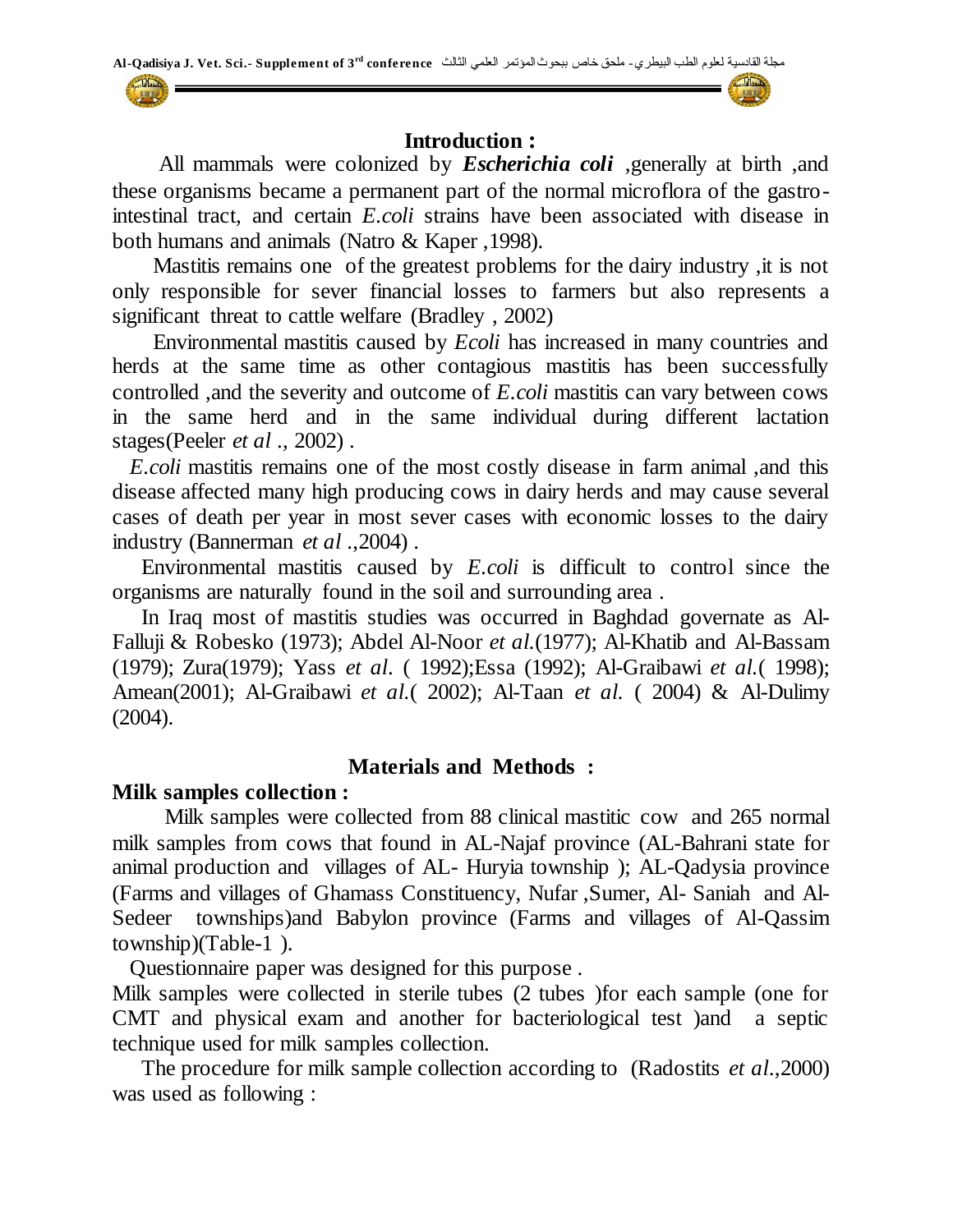

 Cleaning the udder wall by brushing off any dirt or mud , then the udder was washed by a clean cloth soaked in a disinfectant solution and the udder was allowed to dry,and disinfect the teat orifice with tincture iodine solution and allowed to be dried, and when tincture iodine dried ,labeled a septic tubes to cow and quarter , then the cap of small screw–cap vials is carefully removed and held between the fingers and tube should be held at slight angle to prevent contamination of the teat orifices. Immediately, following collection, the samples were transported to the laboratory in Al-QadysiaUniversity by cooling box.

 At laboratory, normal milk samples were examined by **CMT**(California Mastitis Test) (Schalm *et al.,* 1971 ).

 Much data obtained from clinical and subclinical mastitic cow were recorded in questionnaire paper .

#### **Culturing :**

All milk samples from clinical mastitis and subclinical mastitis samples which gave a positive reaction with CMT were incubated at  $37 \text{ C}^{\circ}$  for 24 hrs, centrifuged at 3000 rpm/15 mim, and precipitate was cultured on blood agar and Macconky agar and incubated at  $37 \text{ C}^{\circ}$  for 24 hrs.

Diagnosis depend on morphological character (shape ,color and size ) of colony, then suspected isolates subcultured on Macconky agar .

#### **Identification of isolates :**

Diagnosis according to(Cruickshank *et al*.,1975 and Macfaddin ,2000)

## **1- Gram stain**

## **2-Biochemical tests :**

- A-Catalase test
- B- Oxidase test
- C- Lactose fermentation
- D- Urease test
- E-Indol test
- F-Methyl red test
- G- Voges-Proskauer test
- H- Citrate utilization test
- I- Gelatin liquefaction test
- L- T.S.I
- M- Phenylalanine deaminase test
- N- Eosin Methylene blue test

 **3-Api-20E system (Analytical profile index for Enterobacteriaece test ) according to (Atlas, 1995 ) :**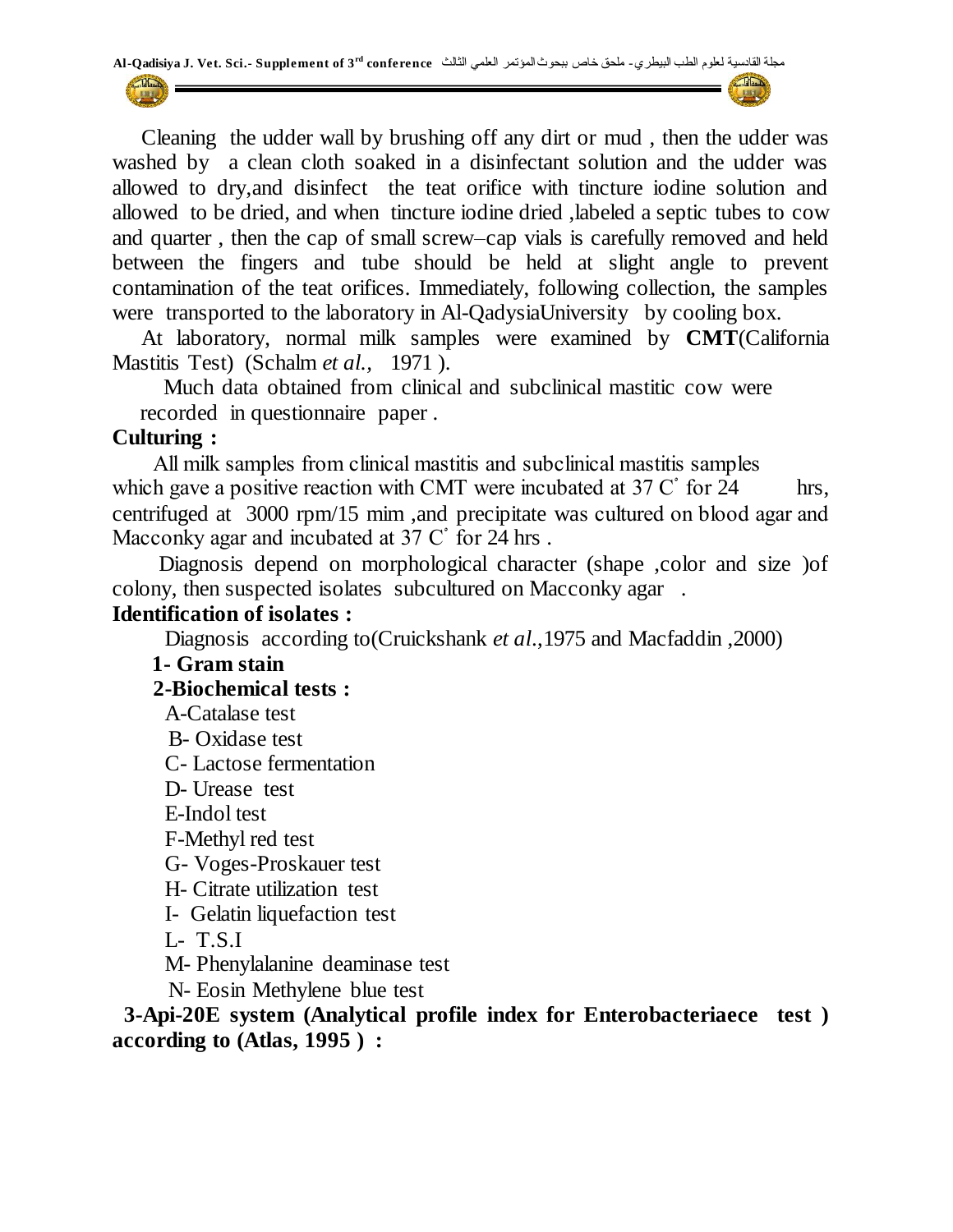This test( **Api-E20 system BioMerieux**) used for diagnosis the bacterial isolates, and this test have dried material which represented the biochemical test (according to instructions of the company ).

#### **4- Serotyping of** *E.coli* **:**

 After diagnosis of bacterial isolates by gram stain , biochemical test and Api-E20 system .

*E.coli* isolates was cultured on slant of kligler iron agar, and incubated 24 hrs , then the serotyping of *E.coli*isolates were performed in the Central Public Health –Baghdad Lab. , according to Spanish kit (Laboratorio de Referencia de *E.coli* LREC ) .

**Results:**

 Out of (353) milk samples which were collected from 265 normal and 88 clinical mastitic cows, and these mastitic milk samples were collected from three different places in Iraq as 91 , 128 and 134 samples from (AL-Najaf ,AI-Qadisyia and Babylon provinces ) respectively(table-1) .

| Province                        | Places                |                                 | Clinical<br>mastitis | Sub clinical<br>mastitis | Total numbers |  |
|---------------------------------|-----------------------|---------------------------------|----------------------|--------------------------|---------------|--|
| Al-Najaf                        |                       | Al-Bahrani state                | 14                   | 16                       | 91            |  |
|                                 |                       | Villages of Al-Huryia Towinship |                      | 61                       |               |  |
|                                 |                       | Al-Sadah Village                |                      | 14                       |               |  |
| Babylon                         | Al-Qassim<br>Township | Gusher Village                  | 21                   | 65                       | 134           |  |
|                                 |                       | Al-Ebekher Village              | 13                   | 21                       |               |  |
|                                 |                       | Villages of Nufar Towinship     | 8                    | 30                       |               |  |
|                                 |                       | Villages of Al.Seeder Towinship | 4                    |                          | 128           |  |
| Al-Qadysia                      |                       | Villages of Sumer Towinship     | 23                   | 33                       |               |  |
|                                 |                       | Villages of Al.Saniah Towinship | 4                    |                          |               |  |
| Villages of Ghamass Consituency |                       |                                 |                      |                          |               |  |
| Total number                    |                       |                                 | 88                   | 265                      | 353           |  |

 **Table (1):Numbers of milk samples and areas of samples collection**

 50 *E.coli* isolates were isolated ( 14.16 %) as in (table -2) , *E.coli* was isolated from 28 & 22 milk samples of clinical and subclinical mastitic cases as ( 31.8 % , 8 .3 % ) respectively (table -2 ) .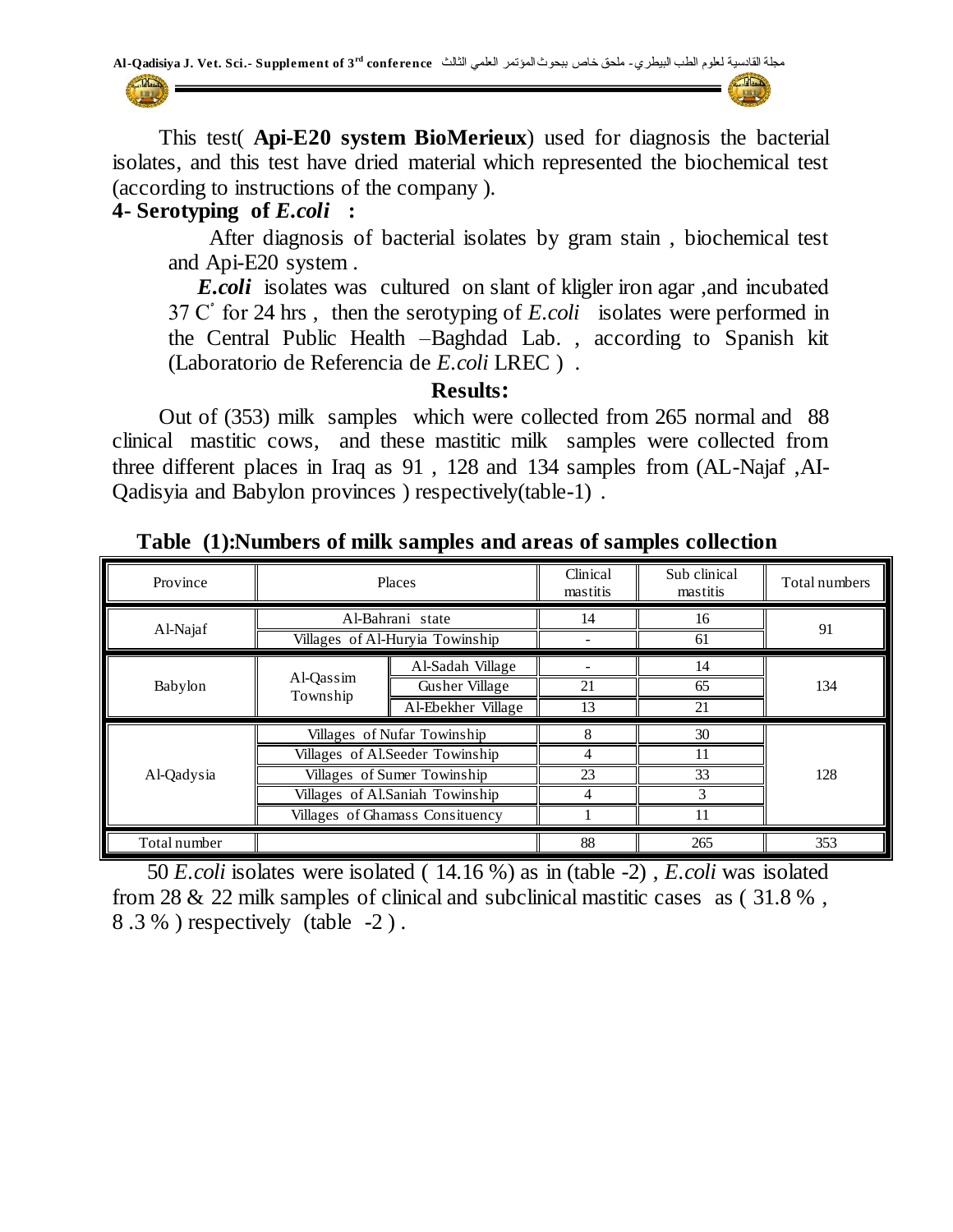

 **Table (2 ) :clinical ,sub clinical and total mastitis incidence .**

 The results revealed that there were no significant differences between local and cross breeds of cows for their susceptability to *E.coli* strains as the causative agent of mastitis and table (3) exhibits that *E.coli* was isolated from 10 (13.3%) ,40 (14.3%) of mastitic milk samples from local and cross breed respectively .

**Table (3) : mastitis incidence in local and cross breed of cows .**

| Cow breed | Milk sample | No. of positive E.coli | $\%$ |
|-----------|-------------|------------------------|------|
| Local     | 75          | 10                     | 13.3 |
| Cross     | 278         | 40                     | 14.3 |
| Total     | 353         | 50                     | 14.1 |

 The ages of cows were affected the incidence of *E.coli* mastitis ,and table (4- 3) was showed that cows less than 5 years old were more resistance to *E.coli* mastitis (7 % ) than cows 5- 7 years, and 8 years and over cows 16.58 %, 19.4 % respectively.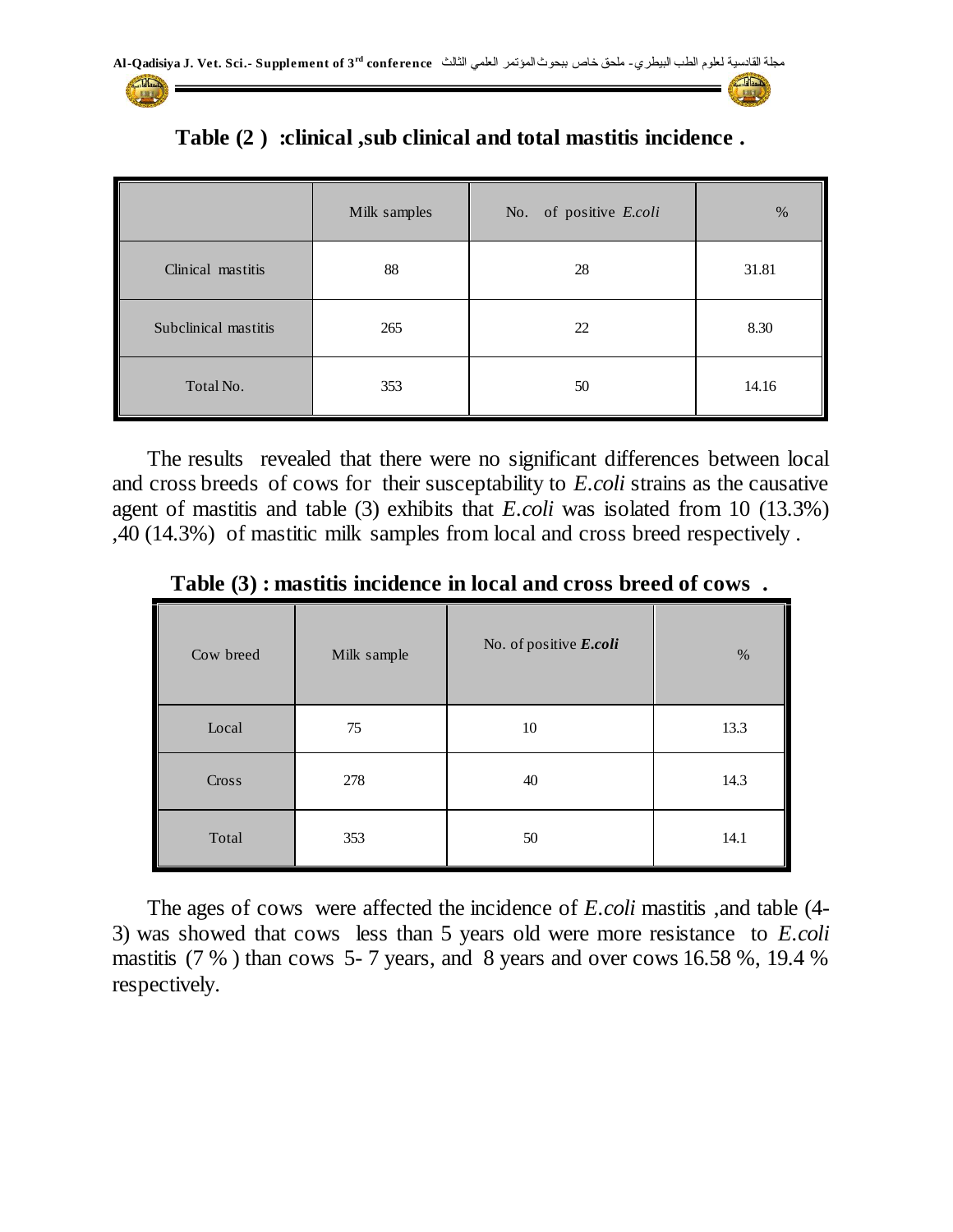



| Age/years   | No.of mastitic<br>milk samples | No.of positive<br>E.coli | $\%$ |
|-------------|--------------------------------|--------------------------|------|
| Less than 5 | 100                            |                          |      |
|             |                                | აი                       | 16.5 |
| 8and over   | эσ                             |                          | 19.4 |

**Table ( 4) : Relationship between** *E.coli* **mastitis and age of cows .**

 The date of calving was affected significantly on *E.coli* mastitis incidence and table (5)was explained that *E.coli* mastitis was recorded as 20.14 %, 14.2 % and 7.8 % at (1-30) days ,(31-60) days and (over than 60) days after parturition respectively .

**Table ( 5 ) :Relationship between date of calving and** *E.coli* **mastitis**

| Post parturition  | No. of samples | No. of positive E.coli | %    |
|-------------------|----------------|------------------------|------|
| $1-30$ days       | 134            | 27                     | 20.1 |
| 31-60 days        | 91             | 13                     | 14.2 |
| Over than 60 days | 128            | 10                     | 7.8  |

 *E.coli* was isolated from subclinical mastitis samples 22 (31.8% ), with different degrees of CMT as  $3(13.6\%)$ ,  $9(40.9\%)$ ,  $7(31.8\%)$ ,  $3(13.6\%)$  of  $\pm$ ,  $+1$  $, +2$  and  $+3$  of CMT degrees respectively as showed in(table -6).

**Table (6) : degrees of CMT and subclinical** *E.coli* **mastitis incidence .**

| MT degrees | E.coli mastitis samples |     |
|------------|-------------------------|-----|
| $\pm$      |                         | 3.6 |
|            |                         | 0.9 |
|            |                         | 1.8 |
|            |                         | 3.6 |

 *E.coli* was isolated from 50 clinical and subclinical mastitic milk samples which were collected from different udder quarters and the high *E.coli* incidence were recorded in posterior quarters as show in table (7) RA 13 (26%) ,RP 16 (32%),LA 10 (20%)and LP 11 (22%) respectively *.*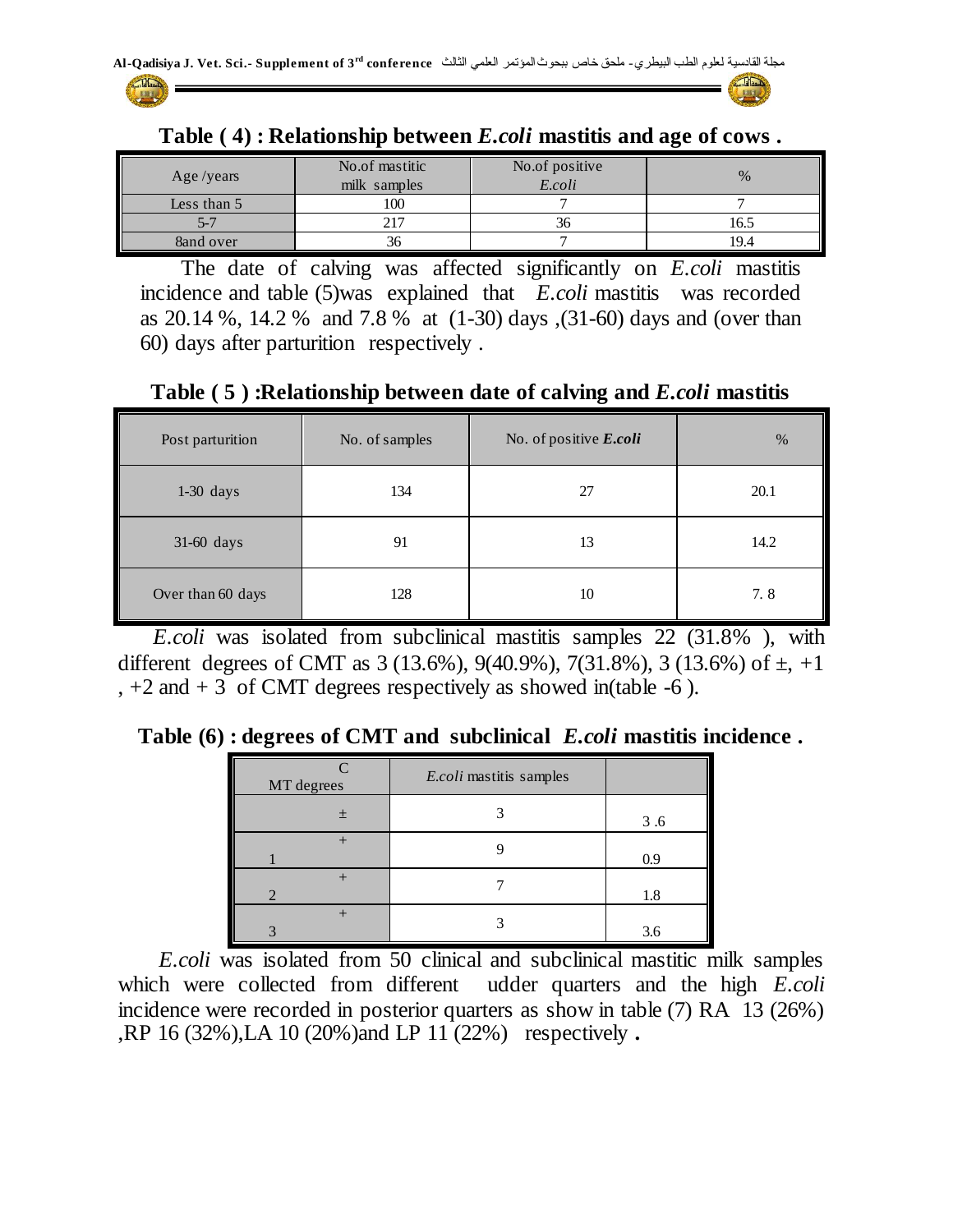## **Table (7) : Relationship between udder quarters and** *E.coli* **mastitis incidence**

| <b>Udder</b> quarters | E.coli<br>mastitis samples |                |
|-----------------------|----------------------------|----------------|
| Right anterior RA     | 13                         | 6              |
| Right posterior RP    | 16                         | $\mathfrak{D}$ |
| Left anterior LA      |                            |                |
| Left posterior LP     |                            |                |

#### **4-2 –The results of biochemical tests:**

*E.coli* strain was diagnosed and the results were elucidated in (table -8) :

**Table(8 ): The results of biochemical tests of** *E.coli*

| <b>Biocl</b><br>$\mathbf{g}$<br>Ε.<br>$\mathbf{E}$<br>Ē | ନ<br>∺<br>ه<br>Ē | ⌒<br>-<br>ڡ<br>亘<br>Ö<br>ھت<br>O. | Oxidase | −<br>ట<br>С<br>-<br>∊<br>Ō.<br>Ð | н<br>ease | ▬<br>5<br>p.<br>◓<br>▬ | 宝<br>œ<br>Ê<br>ت<br>−<br>œ<br>௨ | ٥ę<br>ъ<br>⊏ | Ω.<br>Ę<br>అ<br>ಣ | ∩<br>Φ<br>⋍<br>B<br>ø.<br>ᆸ | <b>H2S</b> | - 4<br>0<br>Ñ | ᄓ<br>Φ<br>lala<br>Е. | <b>EMB</b>      |
|---------------------------------------------------------|------------------|-----------------------------------|---------|----------------------------------|-----------|------------------------|---------------------------------|--------------|-------------------|-----------------------------|------------|---------------|----------------------|-----------------|
| E.coli                                                  |                  |                                   |         |                                  |           | +                      |                                 |              | -                 | ۰                           | ۰          |               | ۰                    | Aetalic<br>heen |

# **Defenitive diagnosis :**

## **1- Api-20E0 test** :

The result of **Api-E20 test** was revealed the numerical profile(5144552) as confirmed diagnostic test for *E. coli* isolates .

# **2-Serotyping:-**

Among 50 isolates strains of *E.coli* , 41 isolates had the somatic antigen (serogroup ) determined and nine untypable strain were obtained . 16 serotypes were detected and the predominant serotype was *E.coli* O111: B4(Table - 9) .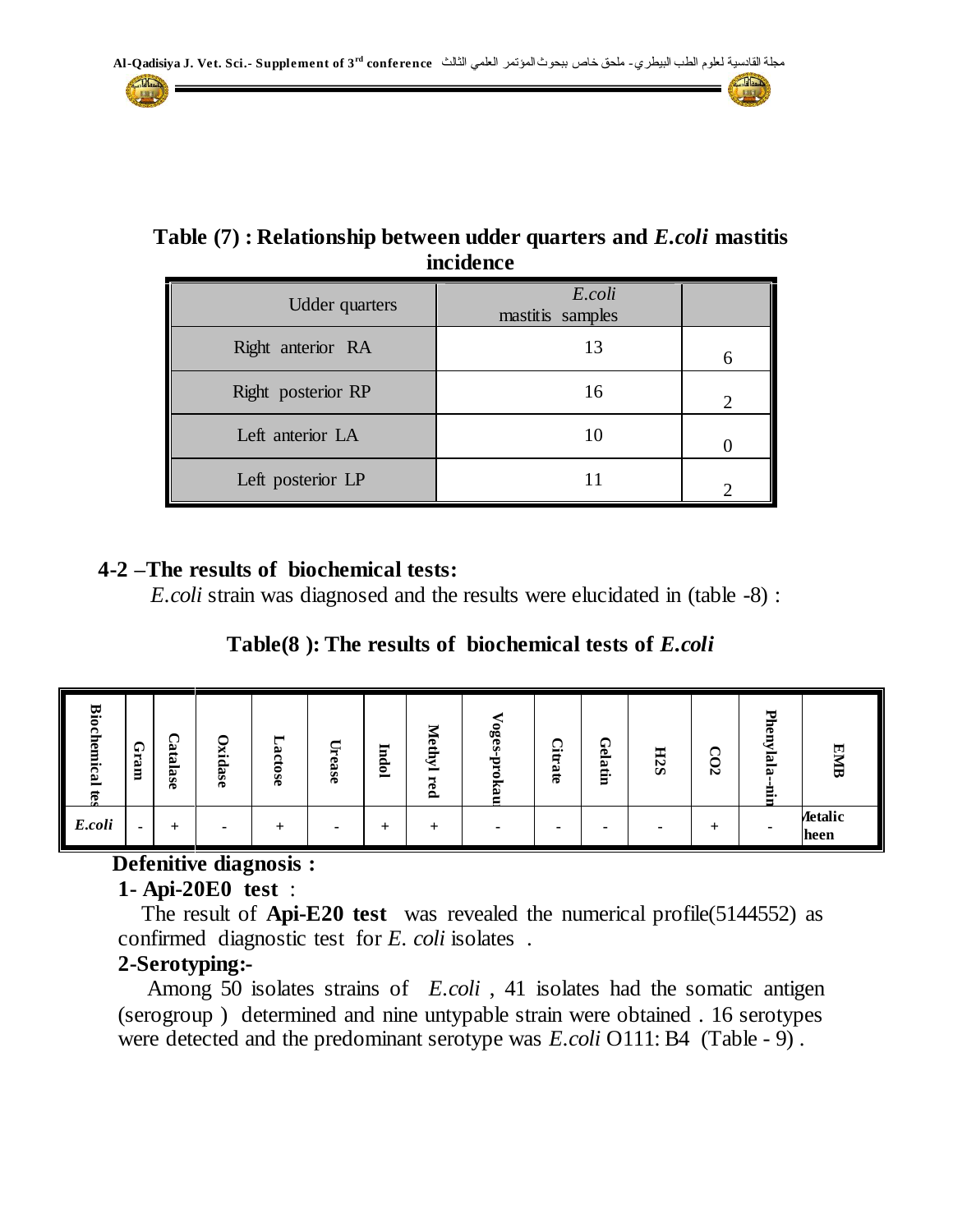

 *E.coli* O111:B4 , which was isolated from severe clinical mastitis was regarded as a tool for next steps of our study . *E.coli* serotypes were illustrated according to Central Health Laboratory report .

|                 | no. of E.coli strain | Serotype          | $\%$                                                                                    |
|-----------------|----------------------|-------------------|-----------------------------------------------------------------------------------------|
| 1               | 6                    | $\overline{011}1$ | $\overline{12}$                                                                         |
| $\overline{2}$  | 5                    | 0125              | 10                                                                                      |
| $\overline{3}$  | 5                    | 0119              | 10                                                                                      |
| $\overline{4}$  | 4                    | 055               | 8                                                                                       |
| 5               | 3                    | 026               | 6                                                                                       |
| 6               | $\overline{2}$       | 0128              | 4                                                                                       |
| $\overline{7}$  | $\overline{2}$       | 08                | 4                                                                                       |
| $\overline{8}$  | $\overline{2}$       | 05                | 4                                                                                       |
| 9               | $\overline{c}$       | 0114              | 4                                                                                       |
| 10              | $\overline{2}$       | 020               | 4                                                                                       |
| 11              | $\overline{c}$       | 0113              | 4                                                                                       |
| 12              | $\mathfrak{D}$       | 0118              | 4                                                                                       |
| 13              |                      | 0126              | $\overline{2}$                                                                          |
| 14              |                      | 076               | 2                                                                                       |
| $\overline{15}$ |                      | 086               | $\overline{c}$                                                                          |
| 16              |                      | 0145              | $\overline{2}$                                                                          |
| 17              | 9                    |                   | Unkown $\boldsymbol{E}.\boldsymbol{coll}$ ? Unkown $\boldsymbol{E}.\boldsymbol{coll}$ ? |

**Table ( 9): Serotyping of** *E-coli* **strains isolated from mastitic milk**

Reference: Central public Health laboratory /Ministry of Health

#### **Discussion**

 *E.coli* mastitis percentage was 14.16% which regarded as a high percentage when compared with previous studies like Al-Khatib and Al-Bassam (1979) ,Zura (1979) and Essa (1992) as 7.2% ,8.8% and 9.8 % respectively in Iraq and 8.4% in Brazil (Correa and Marin ,2002) ,but it is almost close to some previous studies as 12.63% by Yass *et al* (1992) and 15.2% by Al-Graibawi *et al*(1998) as well as 13.04% in Netherlands and 13% in Turkey (Dopfer *et al*.,1999 , Turutoglu and Mndul,2002).

 Mastitis is a multifactorial disease and many factors are contributed to increase the disease occurrence like ,bad mangement ,cow susceptibility and pathogen which is normaly inhibitant in intestine of cow and normally shedding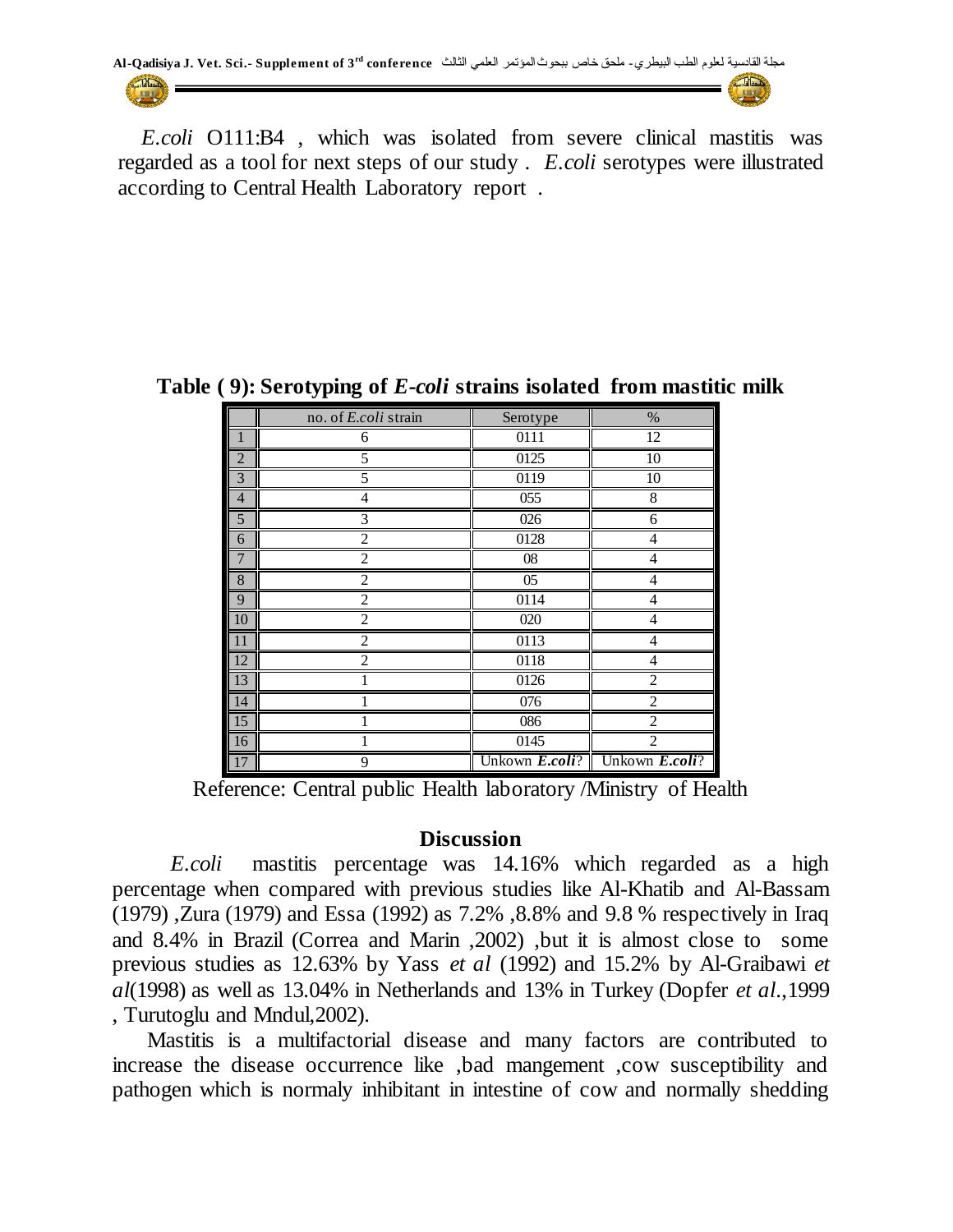to contaminate the surruonding envirnonment (food,water ,milking machine and milker hands)all these factor are facilitate *E.coli* reaching to teat canal and cause *E.coli* mastitis .

 Seventy four percentage (74% ) of cows in our study were breeding in small seperated groups that decreased the possbility of contamination and transmission of infection ,therefore many studies recorded higher percentage of *E.coli* mastitis than our study like in Iraq 22.5% (Al-Graibawi *et al.*(2002) and 23.5% by Bradley *et al.*(2007) in U.K.because these studies were carried out in higher stock densities that resulting a greater pasture,water, bed,worker and milking machine contamination with easer access of *E.coli* to udder through their teat orifice during calving and early lactation and thus increase of *E.coli* mastitis incidence .

 Results were revealed that 31.8% of *E.coli* mastitis are clinical but subclinical cases were 8.3% , and 40.9% of sub clinical mastitis under Grade +1 in CMT test as indication of first step of udder inflammation.

 These results were in agreement with Essa(1992);Bradley and Green (2001) and this may be due to the udders were highly exposure to environmental pathogen (*E.coli* ) ,that increase the udder exposure to *E.coli* infections at lactation is less than ten days, thus most of *E.coli* strains were isolated from milk which contain clots or blood without severe symptoms as indicated by Bean *et al*.(2004).

 Early lactation stage and cows at(5-7) years old were significantly affected by *E.coli* mastitis ,this is in agreement with most of *E.coli* mastitis studies which inovolved stages of lactation and the age of the cows (Sordillo *et al.,*1997 & Haas *et al.,*2002).

High *E.coli* mastitis percentage around calving and in early stage of lactation was occurring due to previous mammary gland infection during dry off period can become sever after calving and also the bovine immune system is less capable of battling pathogens during the periparturient period and early lactation due to physical condition as increase level of progesterone , besides of gestation and calving stresses , all these factors may lead to immunosuppressant state which facilitated *E.coli* infection of the udder .

 Cows (5-7 years) old had a high *E.coli* mastitis percentage since that cows were have peak of milk producing at this age, therefore higher milk content which considerd as lines of defense mechanism in mammary gland were lost and low numbers of somatic cell counts are estimated during this age average(Ynte *et al* .,2003), as well as sphincter muscles of teat relaxed due to contineous functioning that led not to permsis *E.coli* penetration only ,but also easily secretion of some drops of milk during laying down that make an excellent substrate for *E.coli* growth around teat with extreme penetration to udder .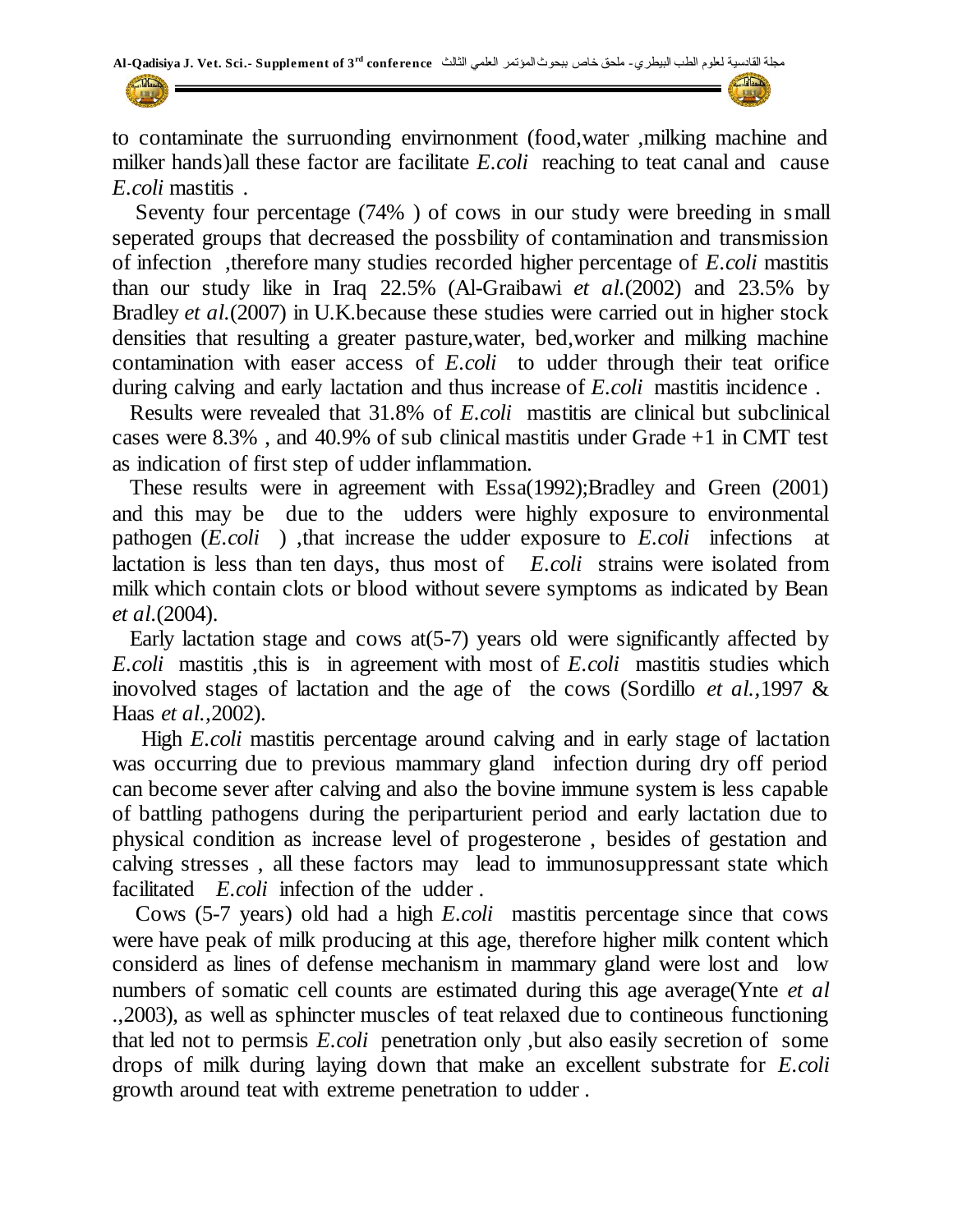The results were also showed that posteior quarters of udder are more susceptible for *E.coli* infection than anterior (especially right quarters)and these results were in agreement with Essa(1992) which was attributed to normal laying down of cow and that caused attachment of the posterior quarters with bed and also posterior quarters can contaminated by feces on hindlegs and tail of cow (as sources of *E.coli* ).

 Breed of cows had no significant influence on *E.coli* mastitis infection of our study,incontrast of Essa (1992) that he was reported a local breed had been more resistance to coliform infection than cross bred ,but in agreement of the fact that was established by Heringstad *et al*. (2000) who indicated that mastitis resistance was developing in quarters with moderate(300000 cells/ml) or high( 400000 cells/ml) of SCC , and this traits could be variance between individuals in the same breed ,therefore genetic selection of resistance cow for mastitis may be carried out .

#### *E. coli* **serotyping :**

 The results showed that out of 50 E.coli isolates , 41 isolates were Oserogrups ,16 isolates have different O-serogroups and 9 untypable isolates This indicated that E.coli mastitis is not caused by specific pathogenic strains .Many researchers had similar studies which reported a wide range of *E.coli* serotypes in cattle (Wells *et al.,*1991;Wilson *et al.,*1992;Wieler *et al.,*1996;Miyao *et al*.,1998 and Holland *et al.*,1999).

 *E.coli* O111:B4 was the predominant *E.coli* serogroup , and this *E.coli*  serotype was isolated from healthy and diarrheic calves by Holland *et al* (1999)and from mastitic cows in Brazil by Correa and Marin (2002).

#### **References**

- **1-Abed Al-Noor,B.;Abed Al-Kareem,N.** and **Abed Allah,S.(1977).**Mastitis patho-gens in Baghdad area .Sci.Res.Inst.,16:1-4.
- **2-Al-Dulimy,W.A.R.(2004).**Study on some aerobic bacterial causes of clinical mas-titis in cows and the causes of some treatment failure .Msc.Thesis .Vet. College-Baghdad University,Iraq.

#### **3-Al-Graibawi,M.A.;Al-Saadoon,A.M.** and **Yossif**

**,A.A.(1998).**Environmental path-ogens and other bacterial species associated with mastitis in cattle .The vete-rinarian J .,8(1):50-55.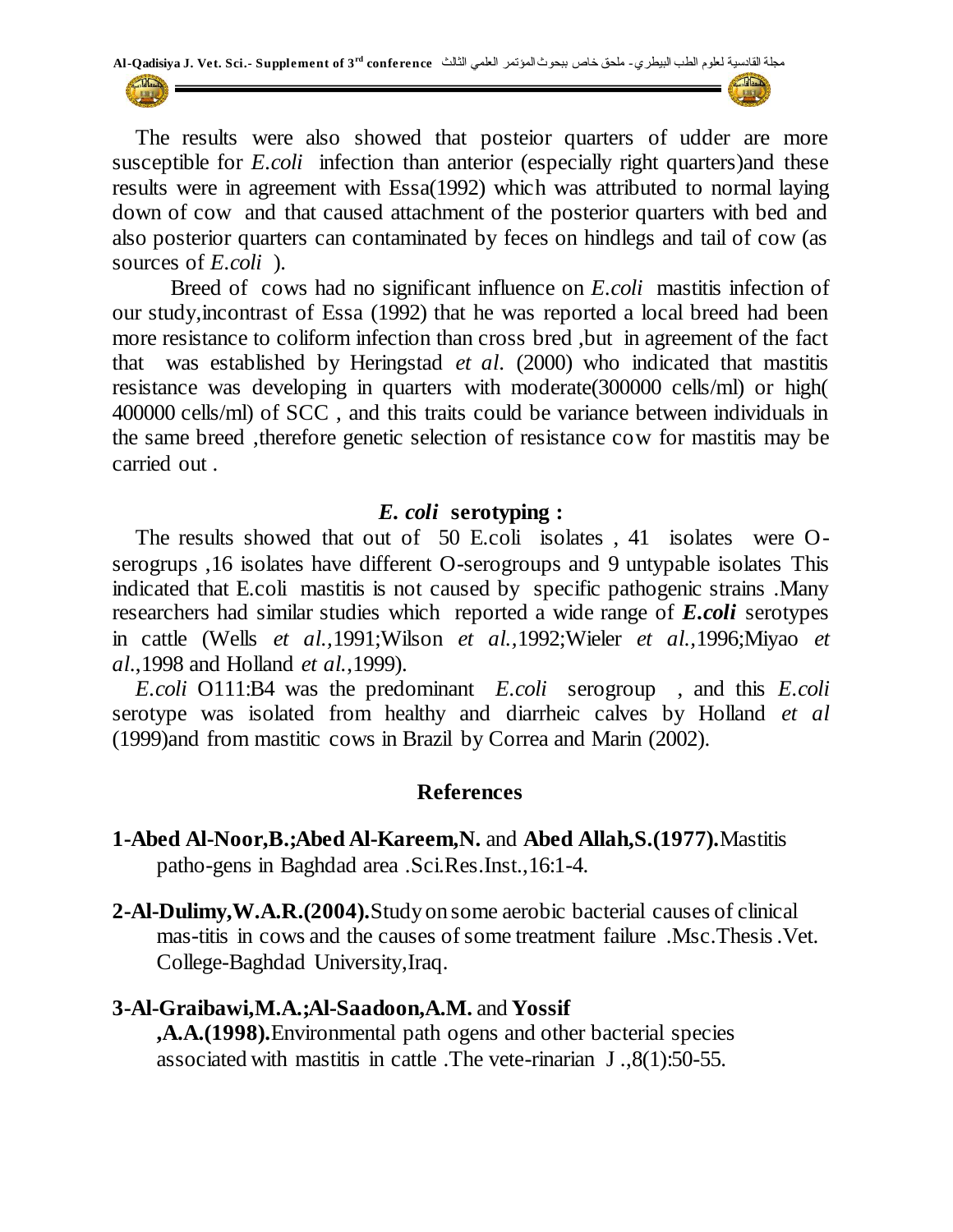- **4-Al-Graibawi,M.A.;Hassan,I.Q.** and **Yousif ,A.A(2002).**Intramammary and syst-emic antibiotic therapy of bacterial clinical mastitis in cows. Iraqi. J. Vet. Med.,26(2):153-160.
- **5-Al-Falluji,M.** and **Robesko,B.(1973).**Prethano Saeponjae mastitisu goveda uiraku.Vetyerinarski Giasnik.,XXVLL:43 – 74.
- **6-Al-Khatib,G.** and **Al-Bassam,L.(1979).**Report on isolation and identification on different pathogens from clinical cases .J.Iraq.Vet.Med.,3:109-120.
- **7-Al-Taan,S.A.S.;Al-Jobori,A.H.,** and **Al-Bana,A.S.(2004)**. Study about pathogenic bacteria associated with bovine mastitis .Iraqi J.Vet.Med.,28(1):227- 234.
- **8-Amean,W.(2001).**Mastitis in Cows :Continuous problem in dairy cattle of Iraqi farm diagnosis and control.J.Iraq.Vet.Sci.,14(1 ) :110-118.
- **9-Atlas, R. M. (1995) .** Principle of Microbiology.Mosby–Year Book.St.Louis,Mi-ssouri,USA.
- **10-Bannerman, D.D; Paape,J.M. ; Weilee, J.; Zhao, X. ; Hope,C.J.** and **Rainard,P.(2004).***Escherichia coli* and *staphylococcus aureus* elicit differential innate immune response following intramammary Infection .Clinical and Diagnosis Laboratory Immunology. ,11(3):463-472
- **11-Bean ,A. ;Williamson ,J.** and **Cursons ,R.T. (2004 ).**Virulence *Escherichia coli* strains isolated from mastitic milk.J**.**Vet .Med.,51:285-287.
- **12-Bradley,A.J.** and **Green,M.J.(2001).**Adaptation of *E.coli* to the bovine mammary gland .J.Clin.Microbiol.,39:1845-1849.
- **13-Bradley, A. J.(2002).**Bovine mastitis : an evolving disease. Vet.J.,164:116-128.
- **14-Bradley, A. J. ;Leach ,K.A.; Breen, J. E. ;Green,L.E.** and **Green, M. J. (2007).** Survey of the incidence and aetiology of mastitis on dairy farms in England and Wales .Vet.Rec.,160(8):253-257.
- **15-Correa,M.G.P.** and **Marin,J.M.(2002) .**O-Serogroups,eaegne and EAF plasmid in *Escherichia coli* isolates from cases of bovine mastitis in Brazil.Vet.Micr-obiol.,85:125-132.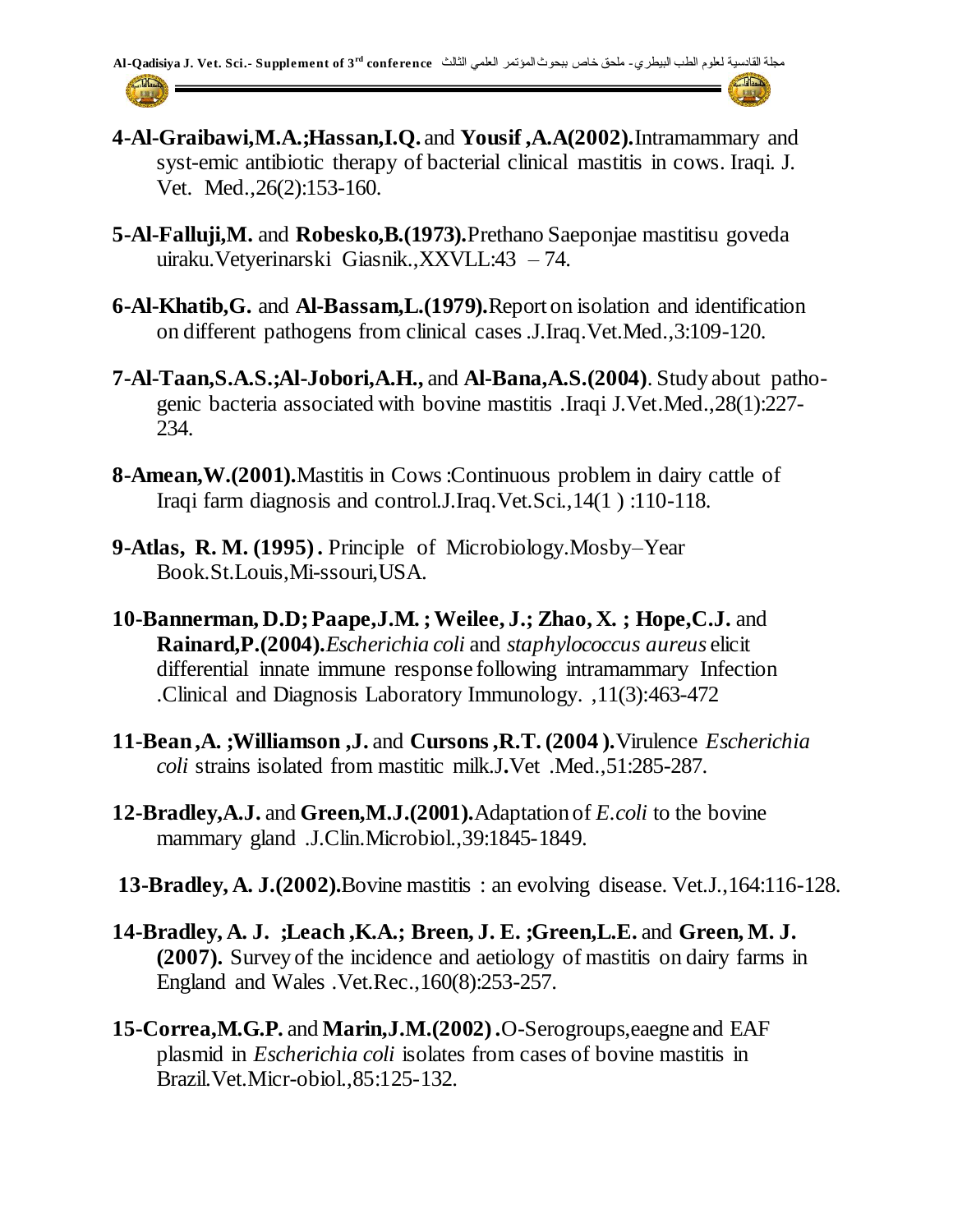- **16-Cruickshank,R.;Duguid,J.p.;Marmion,B.P.** and **Swain,R.H.A.(1975).** Medical Microbiology .12th .(eds.). Volume two. Longman Group Limited
- **17-Dopfer, D. ; Barkema, D.H. ; Lam, T.J. ; Schukken, Y. H.** and **Gaastra, W. (1999).** Recurrent clinical mastitis caused by *E.coli* in dairy cows .J.Dairy Sci.,82:80-85.
- **18-Essa ,M.M.(1992).** Coliform mastitis in dairy cattle .Msc. Thesis.Vet. College .Baghdad University, Iraq.
- **19-Haas,.D. ;Barkema, H.W.** and **Veerkamp, R.F. (2002).** The effect of pathogn speciic clinical mastitis on the lactation curve for somatic cell count. J.Dairy Sci.,85:1314-1323.
- **20-Heringstad,B.;Klemetsdal,G.** and **Ruane,J.(2000).**Selection for mastitis in dairy cattle :A review with focus on the situation of the Nordic countries .Livest .Prod.Sci.,64:23337-2346.
- **21Holland,R.E.;Wilson,R.A.;Holland,M.S.;YuzbasiyanGurkan,V.;Mullaney, P.** and **Whie,D.G.(1999).**Characterization if eae *Escherichia coli* isolated from health and diarrheic calves .Vet.Microbiol.,66:251-263.
- **22-Macfaddin,J.E.(2000).**Biochemical Tests for Identification of Medical Bacteria. 3rd .(eds.).Lippincott Williams and Wilking.London,UK.
- **23-Miyao,Y.;Kataoka,T.;Nomoto,T..;Kai,A.Itoh,T.** and **Itoh,K.(1998).**Prevalence of verotoxin-producing *Escherichia coli* harbored in intestine of cattle in Japan .Vet.Microbiol .,61:137-143.
- **24-Natro,J.P.** and **Kaper,J.B.(1998).**Diarrheagenic *Escherichia coli* .Clin.Microbiol .,61:137-143.
- **25-Peeler,E.J.;Green,M.J.;Fitzpatrick,J.L.**and **Green,L.E.(2002).**Study of clinical mastitis in British dairy herds with bulk milk somatic cell counts less than 150,000 cells/ml .Vet.Rec.,10:170-176.
- **26-Radostits, O. M. ; Gay, C. C. ; Blood, D. C.** and **Hincholiff, K.W.(2000).** Veterinary Medicine.9th .(eds.). W.B.Saunders Co. Philadelphia .USA.
- **27-Schalm, O.W. ;Caroll, E.J.** and **Jain,N.C.(1971**).Bovine mastitis .Lea and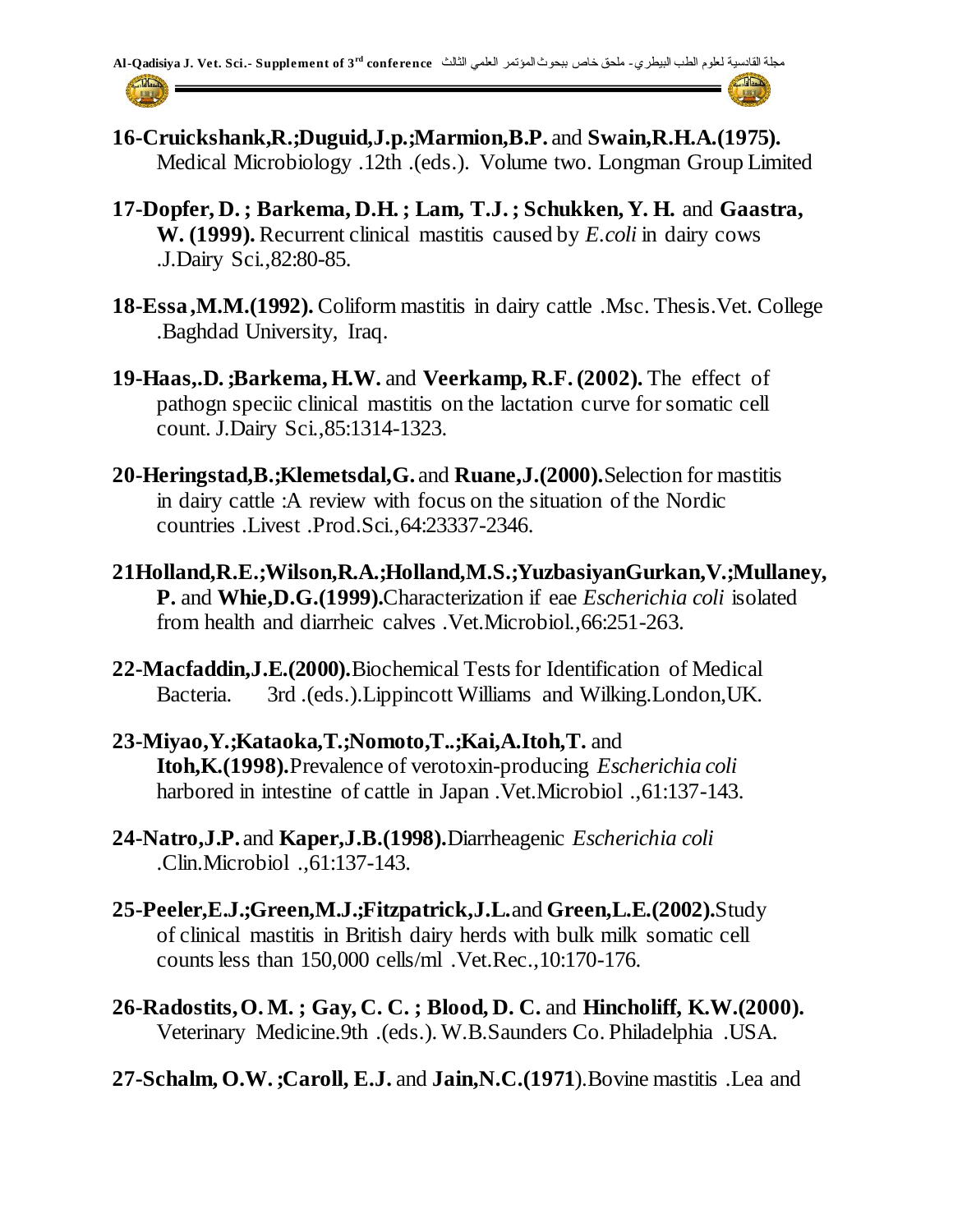

Febiger.,Philadelphia,USA.

- **28-Sordillo,L.M.;Shafer,W.K.** and **Rosa,D.(1997).**Bovine Immunology :Immunobio- logy of mammary gland .J.Dairy Sci.,80:1851-1865.
- **29-Turutoglu ,H.** and **Mndul ,S. (2002 ).** Is *Escherichia coli* an etiological agent of bovine mastitis ?.Epidemol.Infect.,57 (2 ) :249-252 .

 **30-**

**Wells,J.G.;Shipman,L.D.;Greene,K.D.;Sowers,E.G.;Green,J.H.;Cameron ,D. N.;Dowenes,F.P.** and **Wachsmuth,I.K.(1991).**Isolation of *Escherichia coli* serotype O157:H7 and other shiga toxin-producing *Escherichia coli* from dairy cattle .J.Clin.Microbiol .,34:2980-2984.

 **31-Wieler,L.H.;Vieler,E.;Erpenstein,C.;Schlapp,T. ;Steinruck,H.;Bauerf-eind, R. ; Byomi, A.** and **Baljer, G. (1996).** Shigatoxin producing *Escherichia coli* strains from bovine association of adhesion with carrige of eae and other genes J.Clin.Microbiol.,342980-2984.

**32-Wilson, J. B. ; McEwen, S.A. ; Clarke , R.C. ; Leslie ,K.E. ; Wilson ,R.A.; WaltnerToe-ws,D.** and **Gyles,C.L.(1992) .**Distribution and characteristics of verocytoto-xigenic *Escherichia coli* isolated from Ontario dairy cattle .Epidemiol.Infe-ct.,108:423-430.

- **33-Yass,A.A.;Yossif,A.A.** and **Al-Graibawi,M.A.(1992).**A study of the incidence of clinical mastitis in dairy cows .Iraqi.J.Vet.Med.,6:12-21.
- **34-Ynte,H.S.;David,J.;Francis,W.;Linda,G.T.** and **Ruben,N.G.(2003)** . Monitoring udder health and milk quality using somatic cell counts.Vet.Res.,34:579-596.
- **35-Zura,K.T.(1979).**Some studies on clinical and bacteriological aspects of bovine mastitis .Msc.Thesis .Vet. Collage. Baghdad University,Iraq .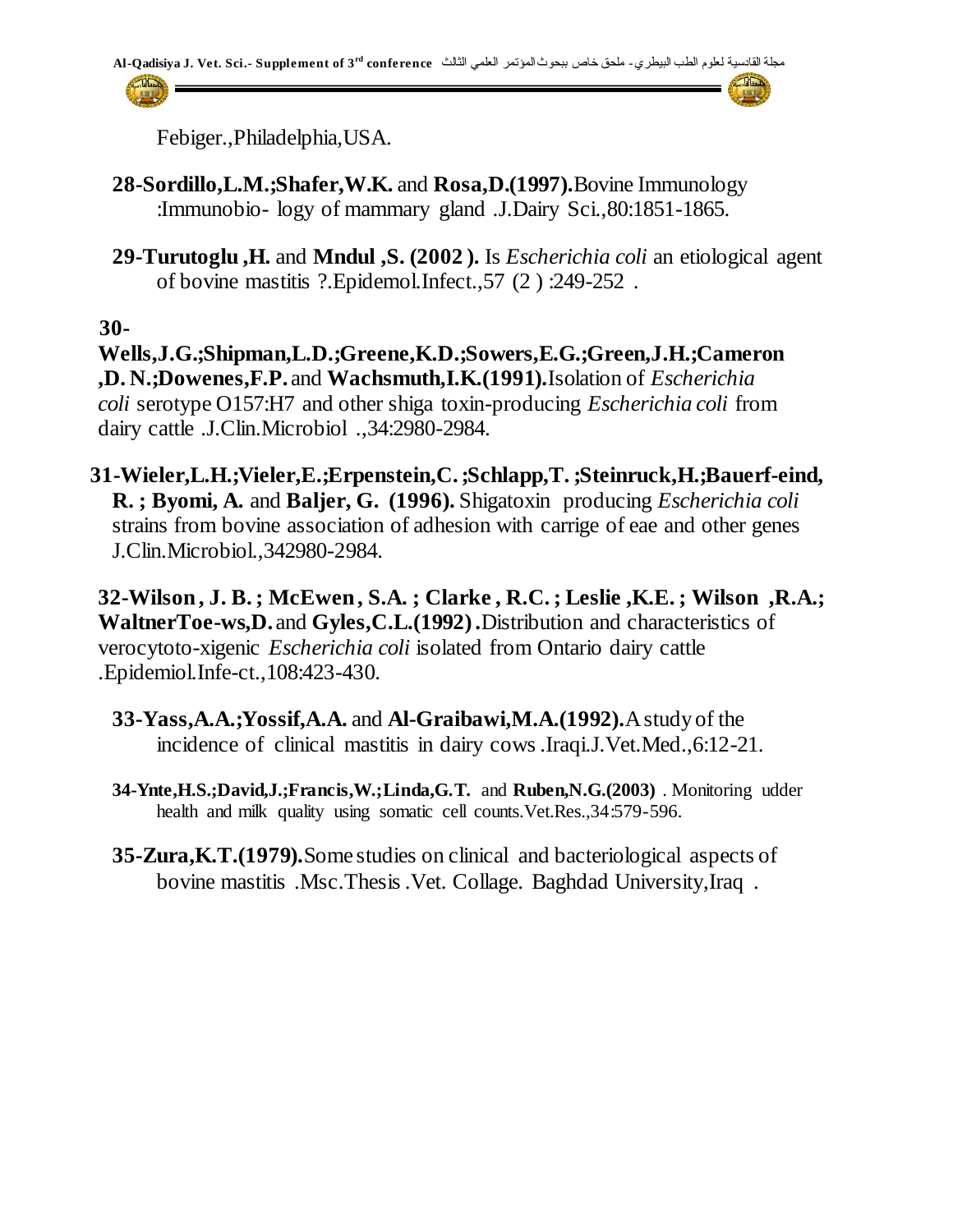مجلة القادسية لعلوم الطب البيطري- ملحق خاص ببحوث المؤتمر العلمي الثالث **3 of Supplement .-Sci .Vet .J Qadisiya-Al rd conference**



| عبد الخالق الرماحي    | فيصل غازي حباشة | قاسم حليم كشاش                                  |
|-----------------------|-----------------|-------------------------------------------------|
| جامعة بغداد –طب أسنان |                 | جامعة القادسية –طب بيطري مجامعة بغداد –طب بيطري |

#### **الخالصظ**

تضمنت الدراسة فحص (٣٥٣) عينة حليب من أبقار مصابة بالتهاب الضرع السريرى وأخرى ظاهريــــا ســــليمة من مناطق مختلفة لثلاثة محافظات في العراق تمثلت ب٩١ نموذج من محافظة النجــف ( محطـــة تربيـــة البحرانـــي والقرى التابعة لناحية الحرية )، و ٢٨ انموذج مـــن محافظـــة القادســـية (القـــرى التابعـــة لنـــواحى ســـومرونفر والسديروالسنية والقرى التابعة لقضاء غماس ) و١٣٤ نموذج من محافظة بابل ( القرى التابعـــة لناحيـــة القاســـم )، للتحري عن جرثومة الاشيريشيا القولونية كمسبب لالتهاب الضرع في الأبقـــار، وتـــم اســـتخدم اختبـــار California **CMT Mastitis Test)** الضرع الذي سببته جرثومة الاشيريشيا القولونية هي (14.16%) . ولم يظهر لسلالة الأبقار تأثيرا معنوياً عل*ى* نســبة حدوث حالات التهاب الضرع ف*ي* الأبقار .

كان لأعمار الأبقار تأثيرا معنوياً على نسبة حدوث الإصابة بالتهاب الضرع الذي تسببه جراثيم الاشيريشيا القولونيـــة ، حيث كانت الأبقار بعمر (٨ سنة فما فوق ) الأكثر حساسية للإصابة بهذا الالتهاب (19.4%)مقارنة مع بقية الأبقـــار الأقل عمراً ، في حين أظهرت الأبقار التي مضت على ولادتها (١ - ٣٠ يوماً )حساسية أكثر للإصابة بالتهاب الضـــرع الذي تسببه جراثيم الاشيريشيا القولونية (20.14% )مقا*ر*نة مع بقية الأبقار الت*ي* مضت على ولا*د*تهـــا فتـــرات زمنيـــة أطول .

سجلت حالات التهاب الضرع في الأرباع الخلفية (الأيمن الخلفي ،الأيسر الخلفــي ) وبنســبـة٣٢% ، ٢٢% علـــي التوالي كنسبة إصابة أكثر مما عليه في الأرباع الأمامية للضرع .